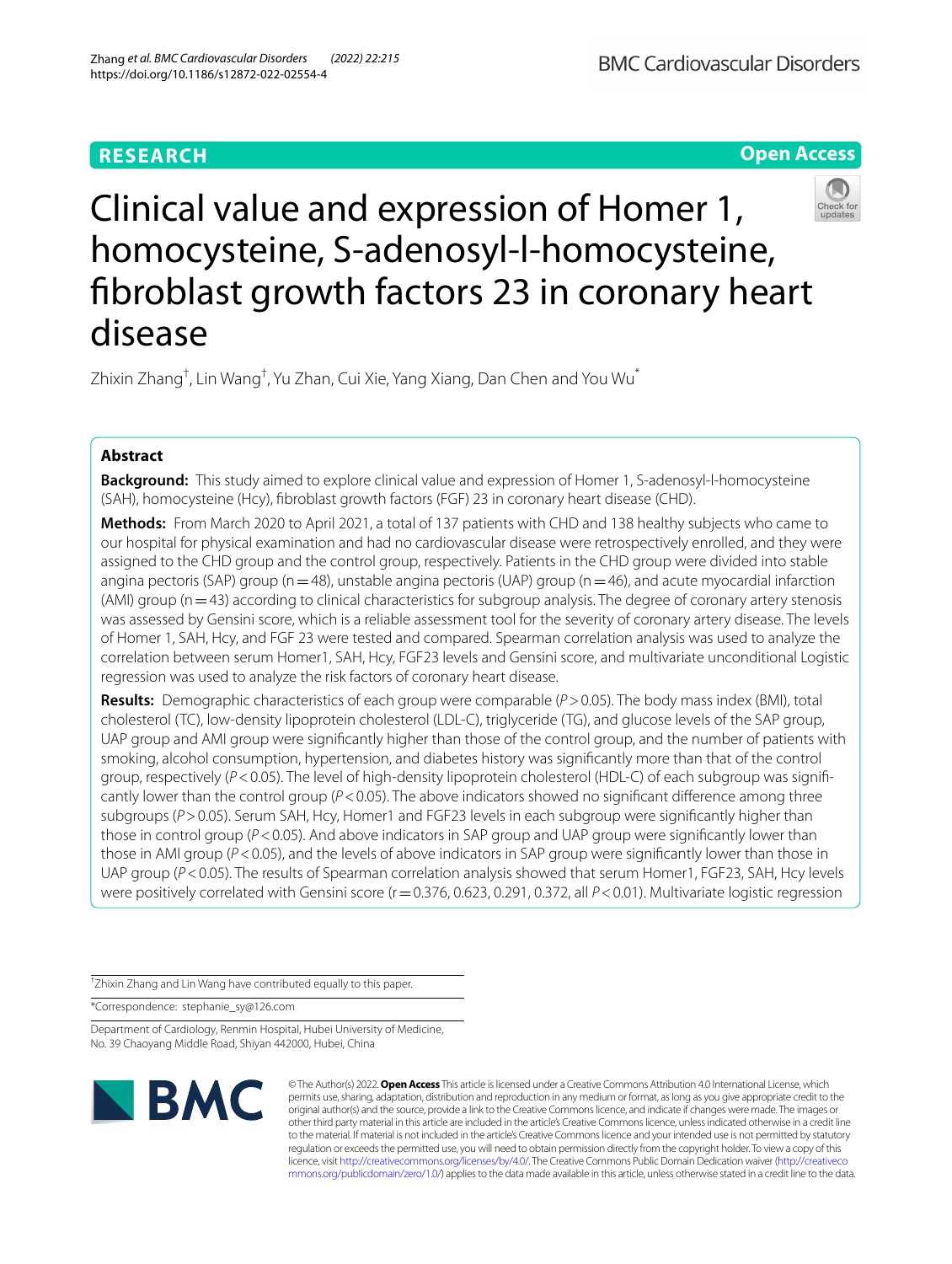analysis showed that smoking, hypertension, diabetes, alcohol consumption, obesity, HDL-C, FGF23, SAH, Hcy, Homer 1 were independent risk factors for coronary heart disease.

**Conclusion:** The levels of FGF23, SAH, Hcy, and Homer1 tend to increase in patients with CHD compared with normal population, and the more severe the disease, the higher the levels, which has certain reference value for the clinical diagnosis of CHD and the evaluation and monitoring of the disease.

**Keywords:** Homer 1, S-adenosyl-l-homocysteine, Homocysteine, Fibroblast growth factors 23, Coronary heart disease

### **Background**

Coronary heart disease (CHD) is a common clinical chronic cardiovascular disease, which is mainly caused by atherosclerosis-induced arterial stenosis and hardening of the wall, resulting in insufficient blood supply to myocardial cells [[1,](#page-7-0) [2](#page-7-1)]. It can induce other cardiovascular diseases, and the mortality and morbidity are both high, which seriously endangers the health of patients  $[1, 3]$  $[1, 3]$  $[1, 3]$  $[1, 3]$  $[1, 3]$ . It is of great clinical significance to timely discover the risk factors of coronary heart disease and adopt timely and efective prevention and treatment measures for patients with coronary heart disease, so as to avoid causing other cardiovascular diseases and improve cardiac function of patients. The risk factors of CHD include invariable factors (e.g. age, gender, etc.) and variable factors (e.g. dyslipidemia, hypertension, diabetes, smoking, etc.) [[4\]](#page-7-3).

Homocysteine (Hcy), an important intermediate product of methionine and cysteine metabolism, has certain toxic efects on vascular endothelial cells, causing endothelial damage and dysfunction, leading to proliferation of vascular smooth muscle cells, destruction of the balance between coagulation and fbrinolysis, and resulting in the body in a pre-thrombosis state [[5](#page-7-4)]. Studies have shown that Hcy is closely related to CHD and can be used as an independent risk factor for the diagnosis of CHD [\[6](#page-7-5), [7](#page-7-6)]. Homer protein family members are encoded by three genes (Homer1, 2 and 3), and the three subtypes are also called Vesl, PSD-Zip45, and Cupidin [\[8](#page-7-7)]. Homer is widely distributed in the heart and skeletal muscles. By participating in the regulation of the activity of a variety of calcium channel proteins in the cell, it regulates the intracellular calcium ion concentration, thereby playing an important role in cardiovascular [[9](#page-7-8)]. S-adenosyl-l-homocysteine (SAH) is the sole metabolic precursor of Hcy in a reversible reaction catalyzed by SAH hydrolase [\[10](#page-7-9)], both of which are intermediate metabolites of methionine, and SAH is an efective inhibitor of DNA methyltransferase, which can initiate abnormal DNA methylation. A large sample cohort study suggested that higher level of FGF 23 was independently associated with greater risk of incident coronary heart disease [[11\]](#page-7-10).

However, there are few reports about whether Homer1, SAH, Hcy and FGF23 are involved in the occurrence and development of CHD. Therefore, this study aims to explore the expression and clinical value of Homer1, SAH, Hcy, and FGF23 in CHD.

## **Materials and methods**

### **Clinical data**

From March 2020 to April 2021, 137 cases of CHD patients and 138 cases of healthy population, who came to our hospital for physical examination and had no cardiovascular disease, were retrospectively enrolled in Renmin Hospital, Hubei University of Medicine, and they were assigned to the CHD group and the control group, respectively. The patients in CHD group were divided into three subgroups, namely, stable angina pectoris (SAP) group ( $n=48$ ), unstable angina pectoris (UAP) group  $(n=46)$ , and acute myocardial infarction (AMI) group  $(n=43)$ , according to clinical symptoms and results of coronary arteriography. The study protocol was approved by the Ethics Committee of Renmin Hospital, Hubei University of Medicine. The formulation of this study scheme was in accordance with the requirements of the Declaration of Helsinki of the World Medical Association. Written informed consent was obtained from all participants.

### **Inclusion and exclusion criteria**

The inclusion criteria are as follows:  $(1)$  The diagnosis met the diagnostic criteria of CHD in the 2012 American College of Cardiology Foundation/American Heart Association task force on practice guidelines, and the American College of Physicians, American Association for Thoracic Surgery, Preventive Cardiovascular Nurses Association, Society for Cardiovascular Angiography and Interventions, and Society of Thoracic Surgeons Guideline [\[12](#page-7-11)] and 2018 Chinese Guideline [\[13](#page-7-12)]. (2) Patients with normal liver, kidney and thyroid function. (3) Patients in good mental health and good compliance. (4) No heart coronary artery bypass grafting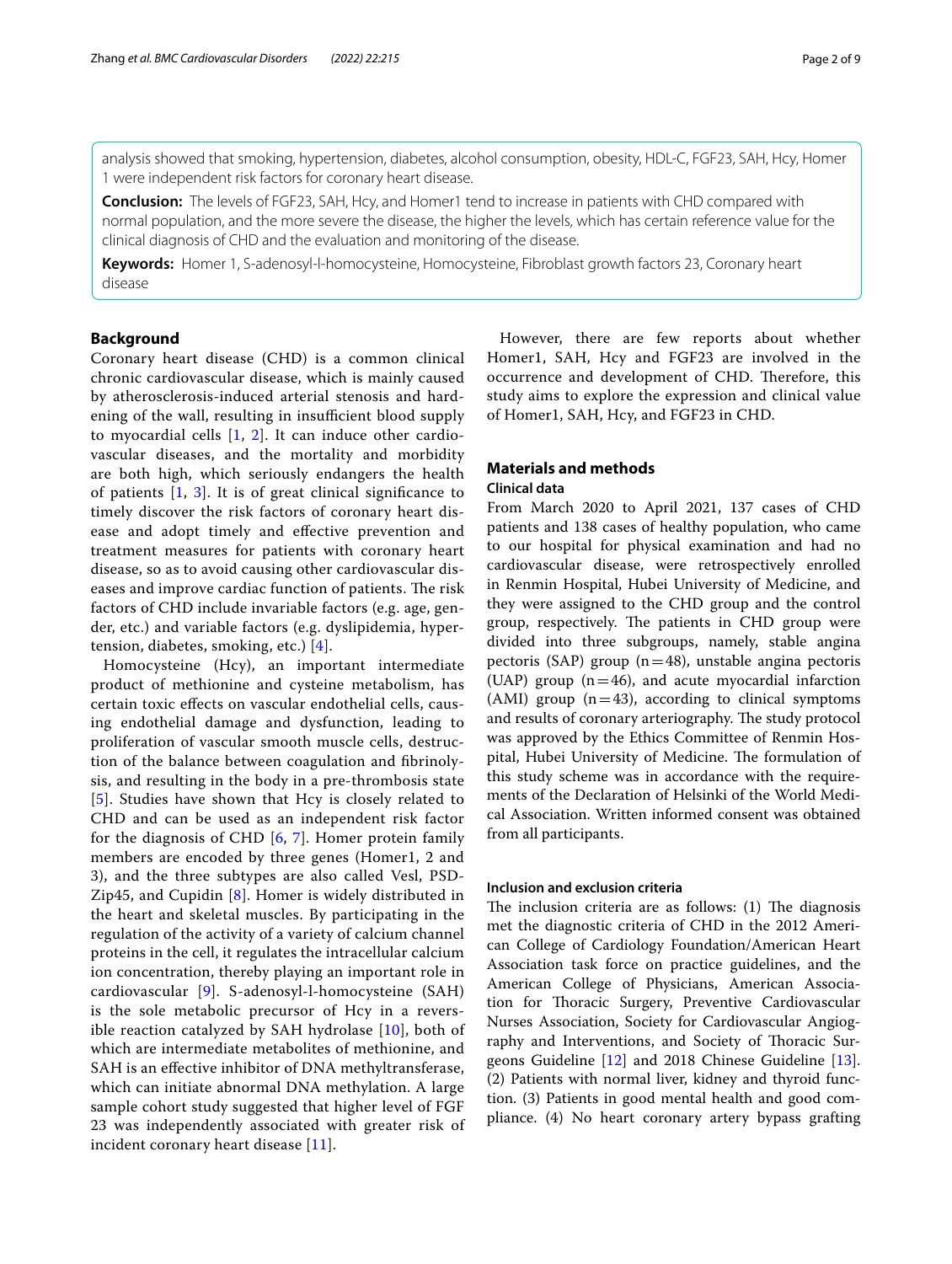or percutaneous coronary intervention was performed within half a year. (5) Signed informed consent.

The exclusion criteria are as follows:  $(1)$  Patients with malignant tumors. (2) Patients with acute infection. (3) Patients complicated with hyperlipidemia, hypertension, diabetes, hyperuricemia or immune system diseases. (4) Critically ill patients. (5) Severely anemic patients. (6) Pregnant or lactating women.

## **Methods**

The clinical characteristics including gender, age, history of illness, body mass index (BMI), systolic blood pressure (SBP), diastolic blood pressure (DBP) were collected. After 8 h fasting, 5-8 mL of venous blood was collected by coagulation tube in the morning of the 2nd day. Total cholesterol (TC), high density lipoprotein cholesterol (HDL-C), low density lipoprotein cholesterol (LDL-C), triglyceride (TG), fasting blood-glucose (FBG) were tested using PPI automatic biochemical analyzer produced by Roche Diagnostics. SAH, Hcy, FGF23 levels were tested by enzyme-linked immunosorbent method ( Medicalsystem Biotechnology Co., Ltd., Ningbo, China). Quantitative PCR was used to detect the expression level of HOMER1 gene mRNA in peripheral blood leukocytes of all subjects. The PCR results were presented by cycle threshold (Ct) values. Each clinical sample was tested for 3 times, and its average value was taken as the fnal value. The mRNA relative expression level was calculated by  $2^{-\triangle}$ Ct method.

The degree of coronary artery stenosis was assessed by Gensini score [[14,](#page-7-13) [15\]](#page-7-14). According to the results of coronary angiography, the coronary arteries were divided into 14 segments, and the most severe stenosis of each segment was measured and scored. Three main parameters for each coronary lesion, namely, severity score, region multiplying factor and collateral adjustment factor were taken into consideration. A score of 1 represents 1–25% obstruction. In the process of reducing the diameter by 25–50%, 50–75%, 75–90%, 90–99% 99–100%, as the severity of the obstruction increases, the score doubles. That is, when the degree of obstruction is 99-100%, the score is 32 points. Weight coefficients of different vascular segments are as follows: left main coronary artery  $\times$  5, proximal anterior descending coronary artery  $\times$  2.5, middle anterior descending coronary artery  $\times$  1.5, distal anterior descending coronary artery  $\times$  1, proximal circumflex coronary artery  $\times 2.5$  (ostium  $\times 3.5$ ), distal anterior descending coronary artery, obtuse marginal, right coronary artery, posterior descending coronary artery, and the 1st diagonal are all  $\times$  1, 2nd diagonal and posterior coronary collateral  $\times$  0.5. The cumulative score of each segment lesion is the total score of the degree of coronary artery lesion of the patient.

Obesity is defined as  $\text{BMI} \geq 30 \text{ kg/m}^2 \,[16]$  $\text{BMI} \geq 30 \text{ kg/m}^2 \,[16]$  $\text{BMI} \geq 30 \text{ kg/m}^2 \,[16]$ .

Diagnostic criteria of diabetes are as follows [\[17](#page-7-16)]: (1) Fasting plasma glucose  $\geq$  126 mg/dL (7.0 mmol/L). Fasting is defned as no caloric intake for at least 8 h; or (2) 2-h plasma glucose  $\geq$  200 mg/dL (11.1 mmol/L) during OGTT. The test should be performed as described by the WHO, using a glucose load containing the equivalent of 75-g anhydrous glucose dissolved in water; or (3) A1C  $\geq$  6.5% (48 mmol/mol). The test should be performed in a laboratory using a method that is NGSP certifed and standardized to the DCCT assay; or (4) In a patient with classic symptoms of hyperglycemia or hyperglycemic crisis, a random plasma glucose≥200 mg/ dL (11.1 mmol/L).

### **Statistical analysis**

Data were statistically analyzed using statistical software SPSS 23.0. All measurement data were tested for normality (Kolmogorov–Smirnov test) and homogeneity of variance. Measurement data were expressed as mean $\pm$ standard deviation (SD), and the t-test was used for pairwise comparison of measurement data between each group. Counting data were compared using chisquare analysis. Spearman correlation was used to analyze the correlation between serum levels of Homer1, FGF23, SAH, and Hcy and Gensini score. Multivariate unconditional Logistic regression was used to analyze the risk factors of CHD. The level of statistical significance for all the above tests was defned at a probability value of less than 0.05 (*P*<0.05).

### **Results**

### **Demographic characteristics**

CHD group: age ranges from 47 to 68 years, with average age of  $52.78 \pm 10.39$  years old, including 76 males and 61 females. Control group: age ranges from 46–67 years, with average age of  $52.66 \pm 10.32$  years old, including 78 males and 60 females. The age and gender of the two groups were comparable  $(P>0.05)$ . The BMI, TC, LDL-C, TG, and FBG levels of the SAP group, UAP group and AMI group were signifcantly higher than those of the control group, and the number of patients with smoking, alcohol consumption, hypertension, and diabetes history was signifcantly more than that of the control group, respectively  $(P<0.05)$ . The level of HDL-C of each subgroup was signifcantly lower than the control group  $(P<0.05)$ . The above indicators showed no significant difference among three subgroups (*P*>0.05). See Table [1.](#page-3-0)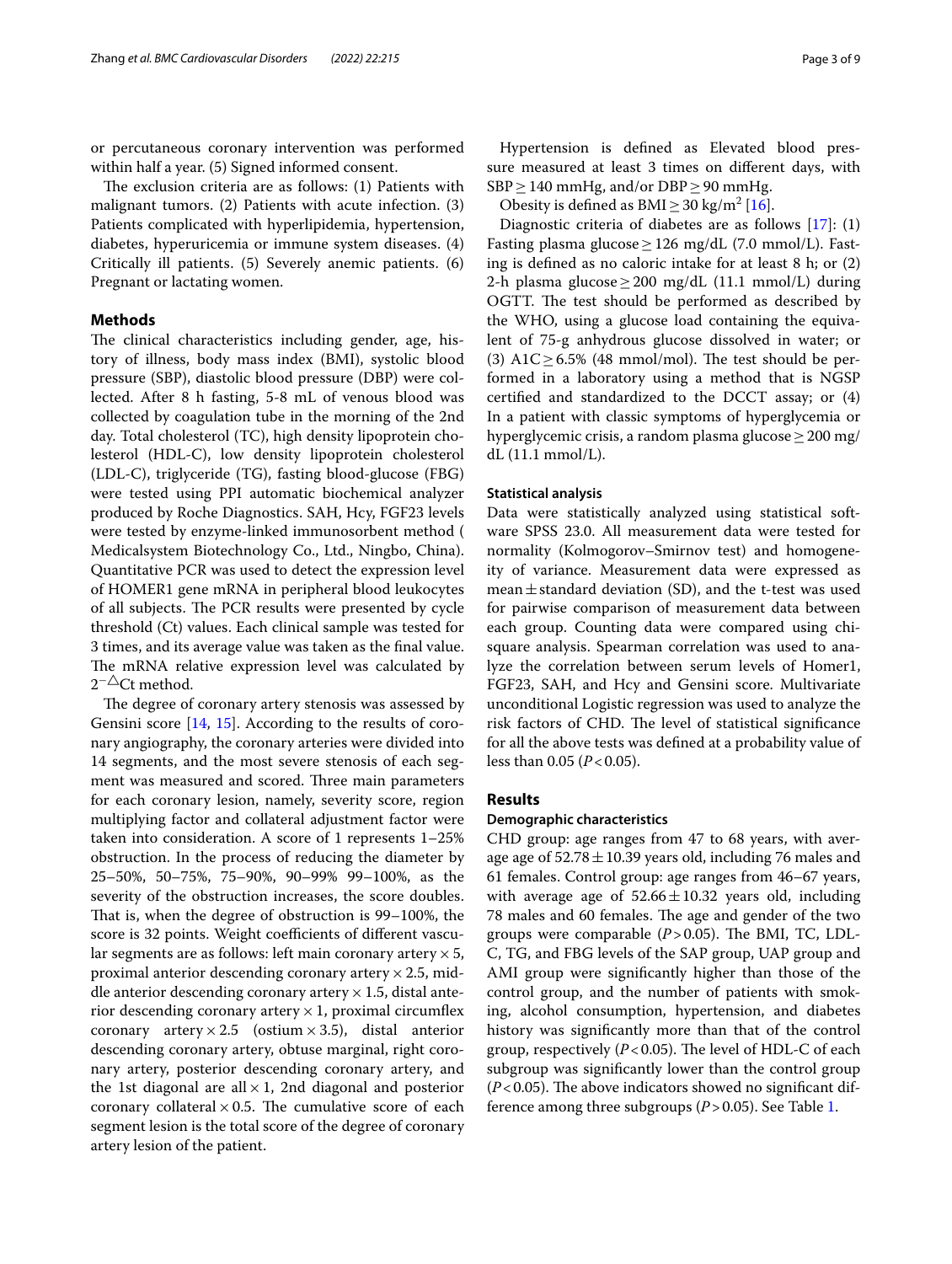| Items                           | SAP group ( $n = 48$ ) | UAP group $(n=46)$ | AMI group $(n=43)$ | Control group<br>$(n=145)$ | $Z/\chi^2$ | P value |
|---------------------------------|------------------------|--------------------|--------------------|----------------------------|------------|---------|
| Age (years)                     | $48.4 \pm 10.2$        | $51.3 \pm 10.7$    | $53.8 \pm 11.0$    | $52.7 \pm 10.3$            | 2.589      | 0.053   |
| Gender (male/female)            | 27/21                  | 25/21              | 24/19              | 78/60                      | 0.068      | 0.995   |
| BMI ( $kg/m2$ )                 | $24.61 \pm 2.42*$      | $24.99 \pm 2.48*$  | $25.59 \pm 2.51*$  | $22.13 + 2.21$             | 37.839     | < 0.001 |
| Smoking history (n)             | $7*$                   | $8*$               | $Q^*$              | 3                          | 20.477     | < 0.001 |
| Alcohol consumption history (n) | $7*$                   | $7*$               | $10*$              | $\overline{2}$             | 24.398     | < 0.001 |
| Hypertension history (n)        | 28*                    | $28*$              | $27*$              | $\Omega$                   | 124.706    | < 0.001 |
| Diabetes history (n)            | $16*$                  | $16*$              | $15*$              | $\Omega$                   | 59.744     | < 0.001 |
| TC (mmol/L)                     | $4.69 \pm 0.78*$       | $4.83 \pm 0.81*$   | $4.98 \pm 0.83*$   | $3.19 \pm 0.79$            | 99.996     | < 0.001 |
| HDL-C (mmol/L)                  | $1.22 \pm 0.21*$       | $1.16 \pm 0.19*$   | $1.09 \pm 0.18*$   | $1.43 \pm 0.22$            | 42.797     | < 0.001 |
| LDL-C (mmol/L)                  | $2.43 \pm 0.46*$       | $2.55 \pm 0.47*$   | $2.62 \pm 0.49*$   | $1.83 \pm 0.51$            | 48.594     | < 0.001 |
| TG (mmol/L)                     | $1.68 \pm 0.19*$       | $1.73 \pm 0.21*$   | $1.79 \pm 0.24*$   | $1.33 \pm 0.21$            | 87.874     | < 0.001 |
| FBG (mmol/L)                    | $6.57 \pm 0.81*$       | $6.63 \pm 0.79*$   | $6.89 \pm 0.82*$   | $5.18 \pm 0.78$            | 86.594     | < 0.001 |
| Medication (n, %)               |                        |                    |                    |                            |            |         |
| Aspirin                         | 46                     | 45                 | 42                 |                            | 0.407      | 0.816   |
| <b>Statins</b>                  | 47                     | 46                 | 42                 |                            | 1.035      | 0.596   |
| Nitrate                         | 37                     | 36                 | 33                 |                            | 0.033      | 0.984   |
| β-blocker                       | 30                     | 32                 | 30                 |                            | 0.726      | 0.696   |
| ACEI/ARB                        | 24                     | 24                 | 23                 |                            | 0.114      | 0.945   |

### <span id="page-3-0"></span>**Table 1** Comparison of demographic characteristics between groups

Compared with the control group (\**P*<0.05)

*SAP* stable angina pectoris, *UAP* unstable angina pectoris, *AMI* acute myocardial infarction, *BMI* body mass index, *TC* total cholesterol, *HDL-C* high-density lipoprotein cholesterol, *LDL-C* low-density lipoprotein cholesterol, *TG* triglyceride, *FBG* fasting blood-glucose, *ACEI* angiotensin-converting enzyme inhibitors, *ARB* angiotensin receptor blockers

### **Comparison of Homer 1, SAH, Hcy, FGF 23 levels between diferent subgroups**

The levels of serum SAH, Hcy, FGF23 and Homer1 in the SAP group, UAP group and AMI group were signifcantly higher than those in the control group  $(P<0.05$ , respectively). Serum SAH, Hcy, Homer1, FGF23 levels in SAP group and UAP group were signifcantly lower than those in AMI group  $(P<0.05$ , respectively), and serum SAH, Hcy, FGF23, Homer1 levels in SAP group were signifcantly lower than UAP group (*P*<0.05, respectively). See Table [2](#page-3-1).

## **Correlation analysis between serum Homer1, FGF23, SAH, and Hcy levels and Gensini score**

Spearman correlation analysis showed that serum levels of HOMER1, FGF23, SAH and Hcy were positively correlated with Gensini score (r=0.376, 0.623, 0.291, 0.372, *P*<0.01, respectively). See Table [3.](#page-4-0)

### **Univariate and multivariate unconditional Logistic regression analysis of risk factors**

Age, gender and other infuencing factors that may be potential correlated with the main risk factors for CVD have been adjusted before logistic regreesion. With the presence of CHD as the dependent variable, the above

<span id="page-3-1"></span>

|  |  |  |  |  |  |  | Table 2 Comparison of serum levels of Homer1, SAH, Hcy and FGF23 among different subgroups |
|--|--|--|--|--|--|--|--------------------------------------------------------------------------------------------|
|--|--|--|--|--|--|--|--------------------------------------------------------------------------------------------|

| Items                  | SAP group $(n=48)$ | UAP group ( $n = 46$ )          | AMI group $(n=43)$  | Control group<br>$(n=145)$ |         | P value |
|------------------------|--------------------|---------------------------------|---------------------|----------------------------|---------|---------|
| Homer1 $(2-\Delta ct)$ | $2.85 \pm 0.19*$   | $3.09 + 0.16**$                 | $3.37 \pm 0.18***$  | $2.38 + 0.21$              | 368.785 | < 0.001 |
| SAH (nmol/L)           | $55.11 \pm 4.01*$  | $58.83 \pm 4.12^{*}$            | $62.19 + 4.39***$   | $45.03 + 2.18$             | 432.896 | < 0.001 |
| Hcy (µmol/L)           | $15.34 \pm 1.23*$  | $16.01 \pm 1.28$ * <sup>#</sup> | $17.85 \pm 1.34***$ | $13.01 + 1.04$             | 231.217 | < 0.001 |
| FGF23 (pq/mL)          | $38.29 + 3.22*$    | $43.29 + 3.19**$                | $49.83 \pm 3.37***$ | $31.92 + 3.29$             | 183.352 | < 0.001 |

Compared with the control group (\*P<0.05), compared with the SAP group (<sup>#</sup>P<0.05), Compared with the UAP group (<sup>@</sup>P<0.05)

*SAP* stable angina pectoris, *UAP* unstable angina pectoris, *AMI* acute myocardial infarction, *SAH* S-adenosyl-l-homocysteine, *Hcy* homocysteine, *FGF* fbroblast growth factors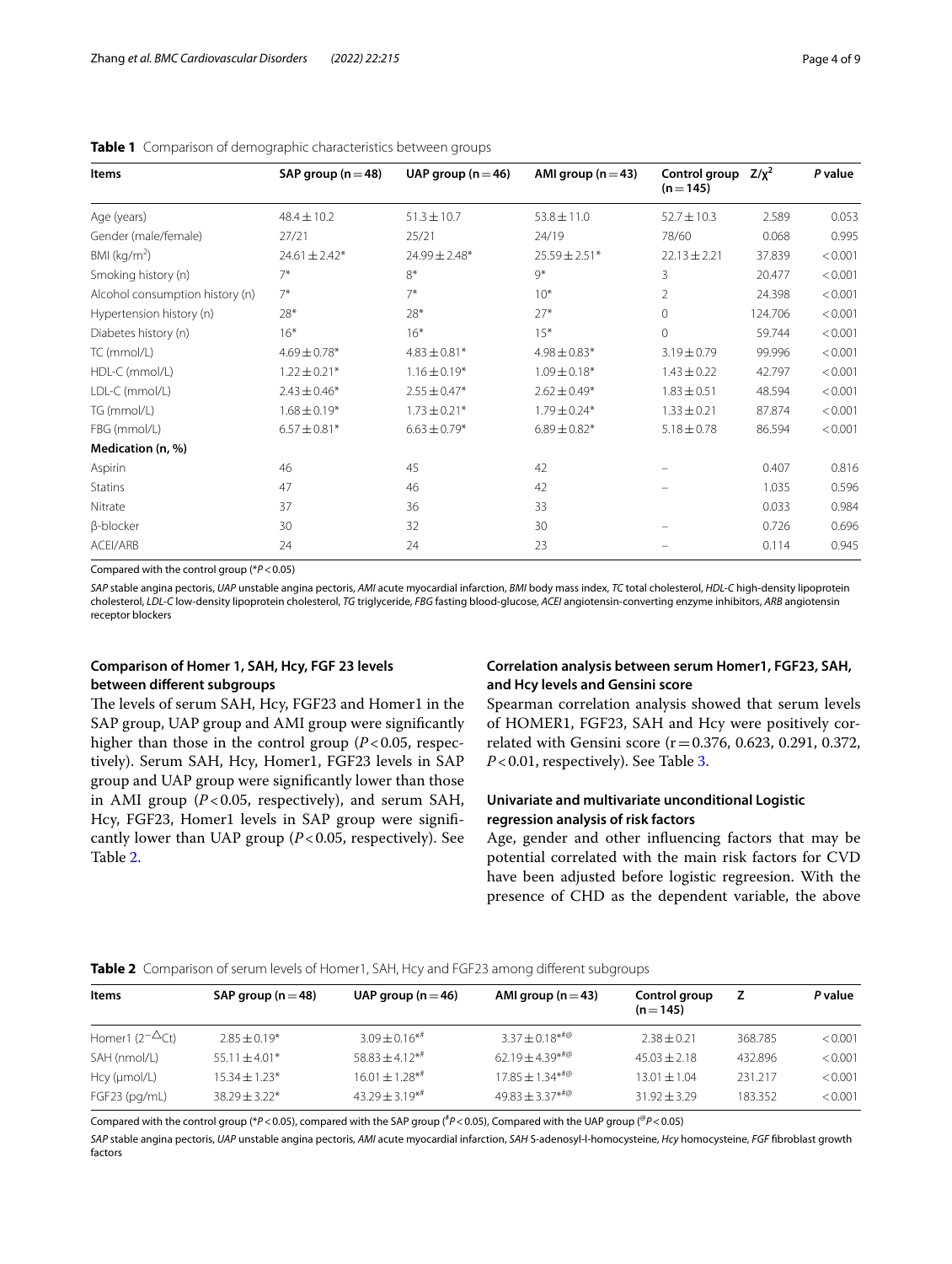<span id="page-4-0"></span>**Table 3** Univariate unconditional logistic regression analysis of coronary heart disease risk factors

| Items           | $\beta$ value s $\overline{x}$ |       | Wald $x^2$ | P value OR (95%CI)              |
|-----------------|--------------------------------|-------|------------|---------------------------------|
| Smoking         | 1.379                          | 0.509 | 5.773      | 0.013 3.978 (1.387-9.789)       |
| Hypertension    | 1.932                          | 0.861 | 5.003      | 0.023 6.832 (1.268-<br>17.083)  |
| <b>Diabetes</b> | 2.398                          | 0.951 | 6.409      | 0.012 11.238 (1.745-<br>72.298) |
| Alcohol intake  | 0622                           | 0.177 | 12.583     | $0.000$ 1.812 (1.356-2.432)     |
| Obesity         | 0.872                          | 0.371 | 5.763      | 0.015 2.458 (1.176-4.936)       |
| $HDI - C$       | 0.187                          | 0.031 | 26.531     | $< 0.001$ 1.183 (1.001-1.429)   |
| <b>FGF23</b>    | 0.519                          | 0.071 | 53.891     | $< 0.001$ 1.698 (1.321-1.959)   |
| <b>SAH</b>      | 0.192                          | 0.075 | 7 2 1 7    | $0.006$ 1.201 (1.021-1.542)     |
| Hcy             | 0.362                          | 0.063 | 28.108     | $< 0.001$ 1.392 (1.246-1.647)   |
| Homer1          | 1.191                          | 0.417 | 0.679      | $0.005$ 1.376 (1.118-2.707)     |

*HDL-C* high-density lipoprotein cholesterol, *FGF* fbroblast growth factors, *SAH* S-adenosyl-l-homocysteine, *Hcy* homocysteine

<span id="page-4-1"></span>**Table 4** Multivariate unconditional Logistic regression analysis of coronary heart disease risk factors

| Items          | $\beta$ value s $\overline{x}$ |       | Wald $x^2$ | P value OR (95%CI)              |
|----------------|--------------------------------|-------|------------|---------------------------------|
| Smoking        | 1.379                          | 0.509 | 5.773      | 0.013 3.978 (1.387-9.789)       |
| Hypertension   | 1.932                          | 0.861 | 5.003      | 0.023 6.832 (1.268-<br>17.083)  |
| Diabetes       | 2.398                          | 0.951 | 6.409      | 0.012 11.238 (1.745-<br>72.298) |
| Alcohol intake | 0.622                          | 0.177 | 12.583     | $< 0.001$ 1.812 (1.356-2.432)   |
| Obesity        | 0.872                          | 0.371 | 5.763      | 0.015 2.458 (1.176-4.936)       |
| $HDI - C$      | 0.187                          | 0.031 | 26.531     | $< 0.001$ 1.183 (1.001-1.429)   |
| <b>FGF23</b>   | 0.519                          | 0.071 | 53.891     | $< 0.001$ 1.698 (1.321-1.959)   |
| SAH            | 0.192                          | 0.075 | 7 2 1 7    | $0.006$ 1.201 (1.021-1.542)     |
| Hcy            | 0.362                          | 0.063 | 28.108     | $< 0.001$ 1.392 (1.246-1.647)   |
| Homer1         | 1.191                          | 0.417 | 0679       | $0.005$ 1.376 (1.118-2.707)     |

*HDL-C* high-density lipoprotein cholesterol, *FGF* fbroblast growth factors, *SAH* S-adenosyl-l-homocysteine, *Hcy* homocysteine

clinical data and serum Homer1, FGF23, SAH, and Hcy levels were used as independent variables. The results of multivariate logistic regression analysis showed that smoking, hypertension, diabetes, alcohol consumption, obesity, HDL-C, FGF23, SAH, Hcy, Homer1 were risk factors for coronary heart disease (Table [4](#page-4-1)).

### **Discussion**

Cardiovascular diseases (CVDs) cause about 31% of all deaths worldwide, with an estimate of over 17 million deaths in 2016 [\[18\]](#page-7-17). CHD accounts for the greatest proportion of CVDs  $[19]$  $[19]$ . The causes of heart attacks are usually the presence of a combination of risk factors, such as tobacco use, unhealthy diet and obesity, physical inactivity and harmful use of alcohol, hypertension, diabetes and hyperlipidaemia [\[18](#page-7-17)]. Despite great advances in recent years with the use of traditional risk factor control and treatment methods such as statins, a large number of patients with CHD are still at residual risk of cardiovascular events  $[19]$  $[19]$ . Therefore, actively looking for the risk factors of CHD and to intervene, is an important clinical problem to be solved urgently.

Hcy is a non-protein, sulfur-containing amino acid, and a metabolic intermediate in the methionine cycle [[20\]](#page-7-19). Diferent studies have diferent explanations for the mechanism of Hcy leading to atherosclerosis (AS) [[21–](#page-7-20) [23\]](#page-7-21). A previous review of animal and human literature suggested that Hcy may also interfere with the expression of AS-related genes by interfering with DNA epigenetic phenotypic modifcations, such as DNA methylation [[21\]](#page-7-20). Another study showed that abnormal methylation of genes such as peroxisome proliferator-activated receptor α, apolipoprotein E (ApoE), and genomic DNA contributed to the development of Hcy-induced AS [\[22](#page-7-22)]. Also, another explanation was Homocysteine thialactone (a by-product of homocysteine auto-oxidation) could combine with native LDL to form oxidized LDL which was taken up by intimal macrophages to form foam cells which is the beginning of atheromatous plaques [\[23](#page-7-21)]. Zhang et al.  $[24]$  $[24]$  pointed out that plasma Hcy level has certain predictive value for CHD in elderly patients with hyperlipidemia, which is worthy of clinical application.

In recent years, the close relationship between HOMER and the onset and development of cardiovascular atherosclerosis has been gradually revealed [\[25](#page-7-24)[–28\]](#page-7-25). Many studies have proved that HOMER stimulates the function of the phosphoprotein homolog 1(EVH1) domain with multiple receptors and multiple calcium-regulatory proteins in the body through vasodilation, including inositol 1,4,5-trisphosphate receptor (IP3R), metabolic glutamate receptor (mGluR), transient receptor potential channel (TRPC), and ryanodine receptors (RyRs) [[25–](#page-7-24)[27](#page-7-26)]. Jardin et al. [[28\]](#page-7-25) suggested that HOMER regulates the infux of calcium ions in human platelets by associating with calcium release-activated Orail 1 and stromal interaction molecule 1. All these evidences suggested that HOMER may play an important role in the development of atherosclerotic plaques. Jing et al. [[29](#page-7-27)] found that the expression level of Homer1 in peripheral leukocytes of patients with CHD show an increasing trend. Another study suggested that the expression level of Homer1 in peripheral blood leukocytes of patients with CHD is closely related to the occurrence and development of cardiovascular diseases, and may have certain diagnostic value for CHD [[30\]](#page-7-28). Moreover, Liu et al. [[31](#page-7-29)] pointed out that the level of Homer1 in CHD patients is signifcantly diferent from that in healthy people, which is of great signifcance for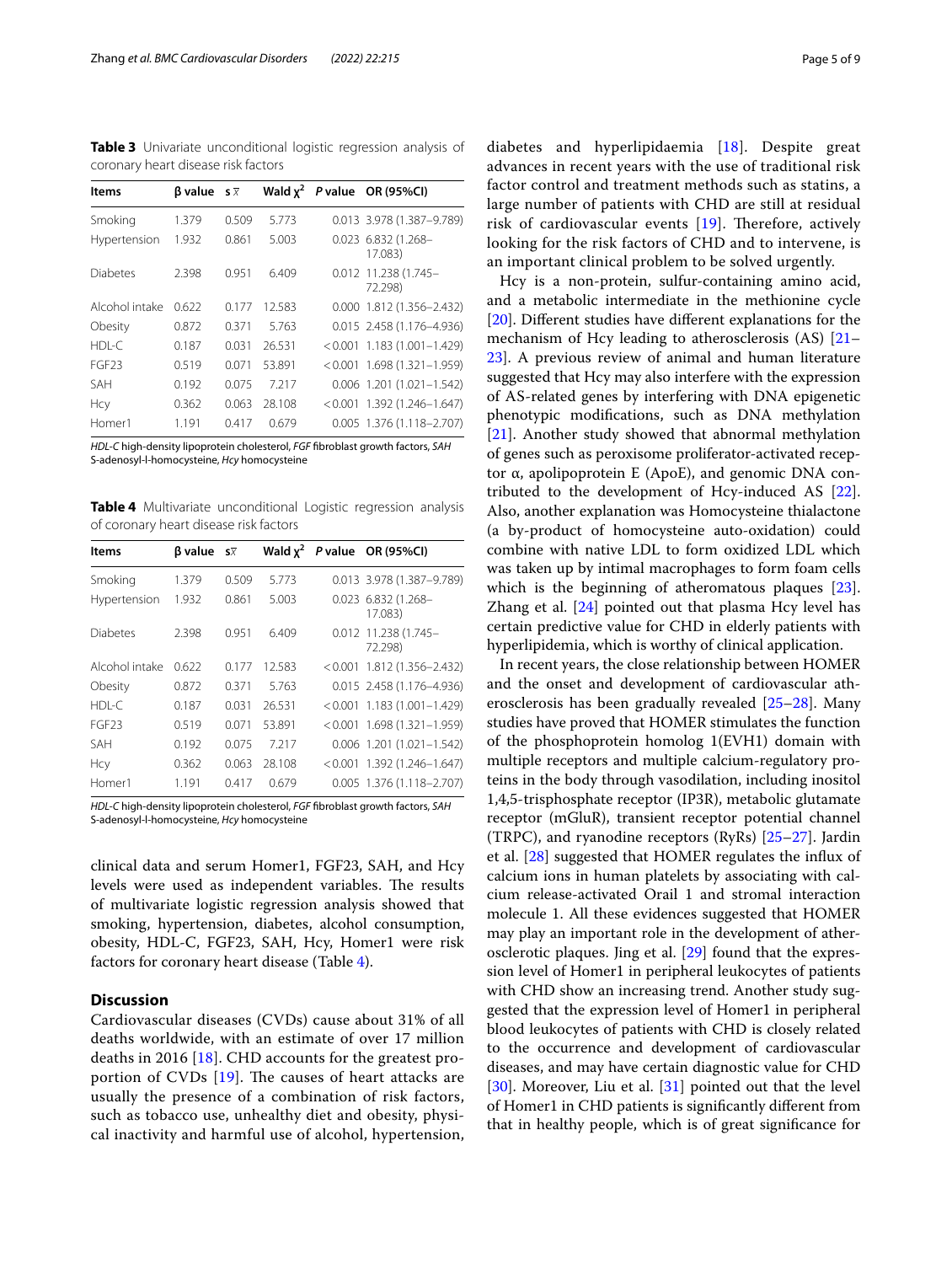the clinical diagnosis and disease evaluation and monitoring of CHD.

SAM is widely present in organisms in nature. It is a common physiologically active substance. It can play the role of transsulfuration, transmethylation, and transaminopropylation. It is also the precursor of taurine, coenzyme A, cysteine and other substances. Also, SAM plays an important role in liver disease, depression, Alzheimer's, arthritis and other diseases [[32\]](#page-7-30). With the deepening of clinical research on methionine metabolism, methionine metabolites, SAH and S-adenosine methionine (SAM), have been found to play an important role in promoting the occurrence and development of AS. The mechanisms are as follows [[32,](#page-7-30) [33\]](#page-7-31): (1) SAM is the methyl donor of numerous specifc transmethylation reactions, which can be divided into two types: S type and R type, and S type SAM has biological activity. Under the action of methyltransferase, SAM transfers methyl to other macromolecular substances in vivo, such as proteins, and itself transformed into SAH, promoting the increase of SAH content. Adenosine is removed from SAH under the action of SAH hydrolase (SAHH) to form Hcy, and methionine is formed through methylation and transsulfur pathway, which is repeated to form methionine cycle. (2) In the process of methionine metabolism, Hcy can be reversed to SAH under the action of SAHH, so high methionine diet will increase the aggregation of Hcy, thus reverse conversion to SAH, and promote the increase of the intracellular level of SAH. The negative feedback of SAH inhibits DNA methyltransferase and reduces the methylation of SAM. With the gradual increase of SAM, it inhibits the methylation process and leads to the whole genomic DNA hypomethylation, which afects the expression of genes related to atherosclerotic lesions, thus promoting the occurrence and development of AS. Li et al. [[34\]](#page-7-32) found that compared with traditional serological indicators, plasma SAH level in CHD patients is signifcantly increased and the correlation between plasma SAH level and the degree of coronary artery disease was the highest. It may be a new biomarker for the clinical diagnosis of CHD.

FGF23 is synthesized in osteoblasts and plays an important role in the regulation of vitamin D level and parathyroid hormone hieroglyphic calcium and phosphorus metabolism. FGF23 increases renal phosphate excretion and limits the conversion of 25-hydroxyvitamin D to active 1, 25-dihydroxyvitamin D3. Low concentrations of 1, 25-dihydroxyvitamin D3 reduce phosphate absorption in the intestinal tract and promote secondary hyperparathyroidism, resulting in hyperphosphatemia, vitamin D defciency, and increased parathyroid hormone levels. In addition, FGF23 is involved in regulating the activity of renal enzymes and reducing the activity of specifc transporters, resulting in sodium—phosphate cotransport disorder and electrolyte metabolism imbalance [[35\]](#page-7-33). Continuously elevated serum FGF23 level can lead to AS and vascular dysfunction, promote left ventricular hypertrophy, and cause irreversible effects on cardiac function, leading to cardiorenal syndrome [[36\]](#page-7-34). Dai et al. [[37\]](#page-7-35) found that the expression of FGF23 in patients with heart failure was signifcantly higher than that in normal controls. The up-regulation of serum FGF23 expression in elderly CHD patients complicated with heart failure after PCI can be used as a reliable indicator of prognosis [[38\]](#page-8-0). Increased serum FGF23 level and reduced serum Fetuin-A level are independent risk factors of major adverse cardiac events (MACE) after percutaneous coronary intervention (PCI) in ST-segment elevation myocardial infarction patients, which can be used as clinical indicators to predict MACE after PCI  $[39]$  $[39]$ . The results of this study showed that the BMI, smoking history, alcohol consumption history, hypertension, diabetes, TC, LDL-C, TG and FBG levels of SAP group, UAP group and AMI group were all higher than those of the control group, and the HDL-C level was lower than that of the control group. It suggested that BMI, smoking and alcohol consumption history, hypertension, diabetes, TC, LDL-C, TG and FBG levels were closely related to CHD. Furthermore, serum levels of SAH, Hcy, FGF 23, Homer 1 in SAP group, UAP group and AMI group were all higher than those in control group. SAH, Hcy, Homer 1, FGF 23 levels in SAP group and UAP group were all lower than those in AMI group. And the above indicators in SAP group were lower than those in UAP group. These results indicated that the serum levels of SAH, Hcy, FGF 23, Homer 1 were signifcantly increased in patients with CHD, and can refect the severity of CHD to a certain extent.

Chi et al. [[40\]](#page-8-2) revealed that elevated Hcy can be used as a susceptibility factor of CHD and participate in the occurrence and development of the disease. Zhu et al. [[41\]](#page-8-3) pointed out that serum Hcy and HMGB1 were involved in the onset of CHD and were positively correlated with its severity. Zou et al. [[42](#page-8-4)] suggested that serum SAH may be a better predictor of coronary heart disease than Hcy, and can predict the severity of coronary artery disease. Another study revealed that abnormal elevation of serum FGF23 was associated with major adverse cardiovascular events in patients with acute coronary syndrome after percutaneous coronary intervention, and could be used as a serum indicator for early evaluation of adverse cardiovascular outcomes in patients with acute coronary syndrome  $[43]$  $[43]$ . Tao et al.  $[44]$  $[44]$  found there was a signifcant correlation between FGF23 levels and TNF-α and IL-6 in infammatory response indicators in patients with CHD. Results of Spearman correlation analysis in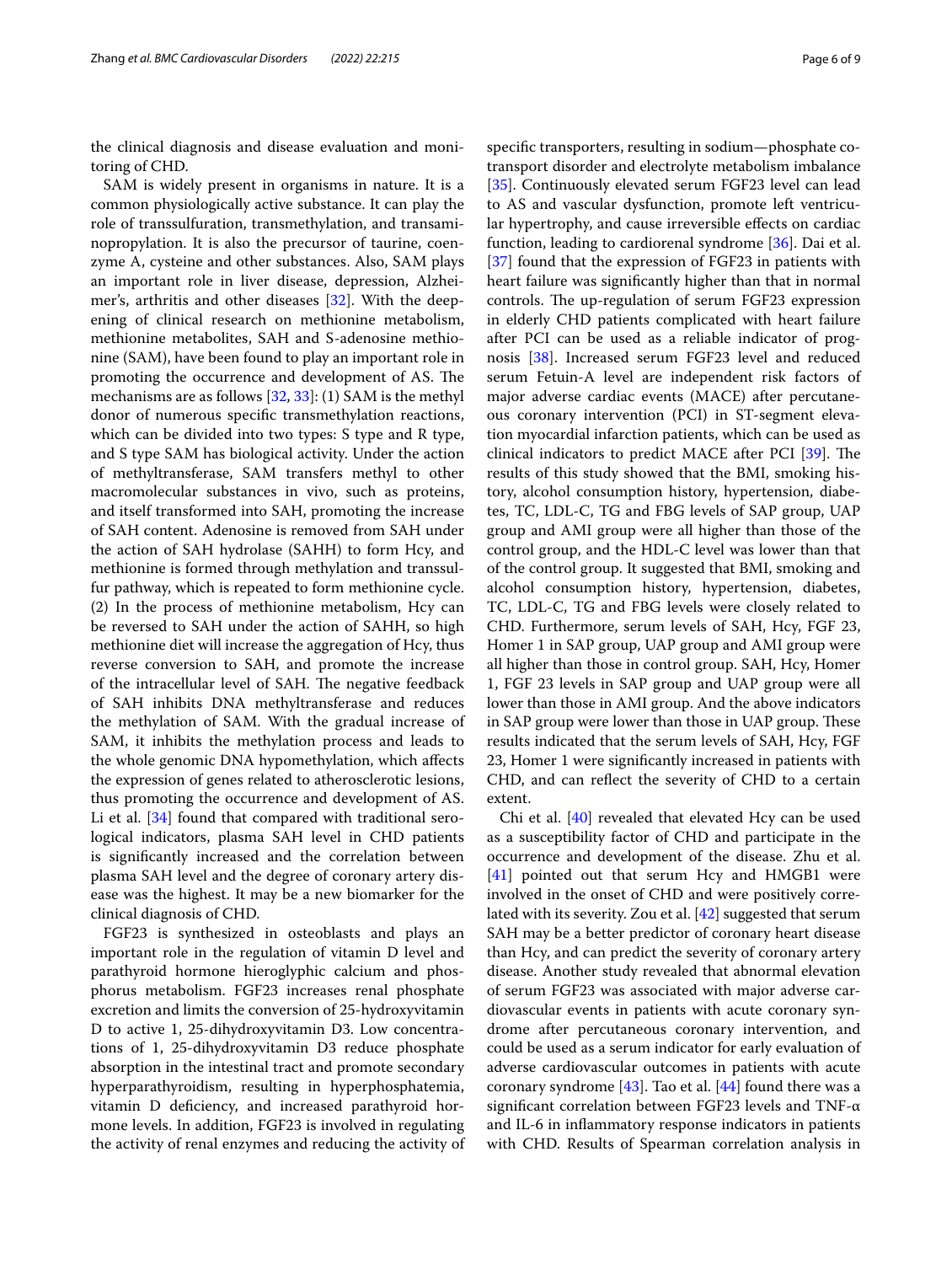this study showed that serum levels of HOMER 1, FGF 23, SAH and Hcy were all positively correlated with Gensini score.

Multivariate unconditional Logistic regression analysis in this study showed that smoking, hypertension, diabetes, alcohol consumption, obesity, HDL-C, FGF23, SAH, Hcy, and HOMER1 were risk factors for CHD. It was suggested that CHD is closely related to smoking, hypertension, diabetes, alcohol consumption, obesity, HDL-C, FGF23, SAH, Hcy and HOMER1, and FGF23, SAH, Hcy and HOMER1 are new risk factors for CHD, which may have an important reference value for the clinical diagnosis of CHD. Tobacco contains nicotine, which can cause vasoconstriction, increase blood viscosity, accelerate the formation of thrombosis and plaque, and accelerate the rate of atherosclerosis. Therefore, smoking is closely related to CHD. The rise of systolic and diastolic blood pressure will increase the risk of CHD. If blood pressure can be efectively controlled, the risk of CHD can be reduced by 16%. Hypertension is closely related to the occurrence and development of coronary heart disease due to the continuous pressure of coronary artery, resulting in the damage of vascular endothelial cells and the rupture of plaque. Patients with CHD complicated with diabetes will increase the degree of difuse coronary artery lesions to a certain extent. Therefore, diabetes may afect the prognosis of patients with CHD. Also, excessive alcohol consumption is associated with an increased risk of cardiovascular adverse events and cardiovascular mortality. People who are overweight or obese are more likely to develop metabolic syndrome, increase sympathetic excitability, reduce insulin sensitivity, increase the risk of CHD. Thus, obesity can be consider as a risk factor of CHD. Lipid metabolism disorder is the basis of atherosclerotic lesions. The lesions start from the intima. Complex carbohydrates and lipids accumulated frst and then the plaques formed, leading to calcinosis and fbrous tissue hyperplasia, accompanied by degeneration and calcifcation of middle arterial layer, manifested as thickening and hardening of arterial wall and narrowing of arterial lumen. Therefore, when dyslipidemia accompanied by coronary artery stenosis, coronary atherosclerosis and coronary heart disease should be considered frst. HDL-C, which is mainly composed of proteins and lipids, is an important serum protein involved in cholesterol reversal. It can transfer cholesterol and other substances from the vascular wall and other peripheral tissues to the liver, and promote cholesterol metabolism, reduce its accumulation in the vascular wall and other parts. In addition, it has functions like anti-infammatory, anticoagulant, repairing damaged blood vessels, and antioxidant, so it plays an important role in coronary heart disease and other cardiovascular diseases. Duan et al. [\[45](#page-8-7)] indicated that the HDL-C level of patients with coronary stenosis  $\geq$  50% was significantly lower than that of patients with coronary stenosis <50%. Low HDL-C is a risk factor for increased severity of coronary artery stenosis in patients with CHD [\[46](#page-8-8)]. FGF23 is closely related to the occurrence and development of CHD because it can accelerate the process of vascular lesions. SAH's inhibition of SAM-mediated responses has been identifed as the mechanism leading to metabolic abnormalities. Hcy can reverse generate SAH, so it is speculated that the direct cause of Hcy's toxicity to vascular endothelial cells may be increased SAH, and vascular endothelial cell damage is the early pathological manifestation of AS. Elevated Hcy will damage the vascular wall, resulting in accumulation of lipid and other lesions, which will generate a large number of regenerative cells and induce coronary plaque. Meanwhile, Hcy can reduce HDL-C level by inhibiting apoA-1 protein expression. Homer1 plays an important role in the formation of atherosclerotic thrombosis by regulating the channel activity of calcium infux controlled by calcium pools, thereby regulating the cytoplasmic level, thereby regulating the concentration of Ca ions in the cytoplasm, and thereby regulating the activity of platelets.

There are some limitations of this study. First, it is a single center study, relatively small sample size may lead to bias. Secondly, the lack of mechanism exploration leads to the only clinical phenomenon presented in this study, which needs further research.

### **Conclusion**

In conclusion, the levels of FGF23, SAH, Hcy, and HOMER1 in CHD patients were signifcantly higher than those in normal control, and increased with the aggravation of the severity of the disease, which is of great signifcance for the clinical diagnosis and evaluation of the disease.

#### **Abbreviations**

AMI: Acute myocardial infarction; AS: Atherosclerosis; BMI: Body mass index; CHD: Coronary heart disease; Ct: Cycle threshold; CVD: Cardiovascular diseases; DBP: Diastolic blood pressure; FBG: Fasting blood-glucose; FGF: Fibroblast growth factors; Hcy: Homocysteine; HDL-C: High density lipoprotein cholesterol; IP3R: Inositol 1,4,5-trisphosphate receptor; LDL-C: Low density lipoprotein cholesterol; mGluR: Metabolic glutamate receptor; RyRs: Ryanodine receptors; SAH: S-adenosyl-l-homocysteine; SAM: S-adenosine methionine; SBP: Systolic blood pressure; SD: Standard deviation; TC: Total cholesterol; TG: Triglyceride; TRPC: Transient receptor potential channel; UPA: Unstable angina pectoris.

#### **Acknowledgements**

None

#### **Authors' contributions**

ZXZ and LW contributed to the idea and design of this study, prepared and verifed the clinical coding, analyzed the data, wrote the frst draft, and contributed to the subsequent drafts. YZ, CX, YX and DC contributed to the data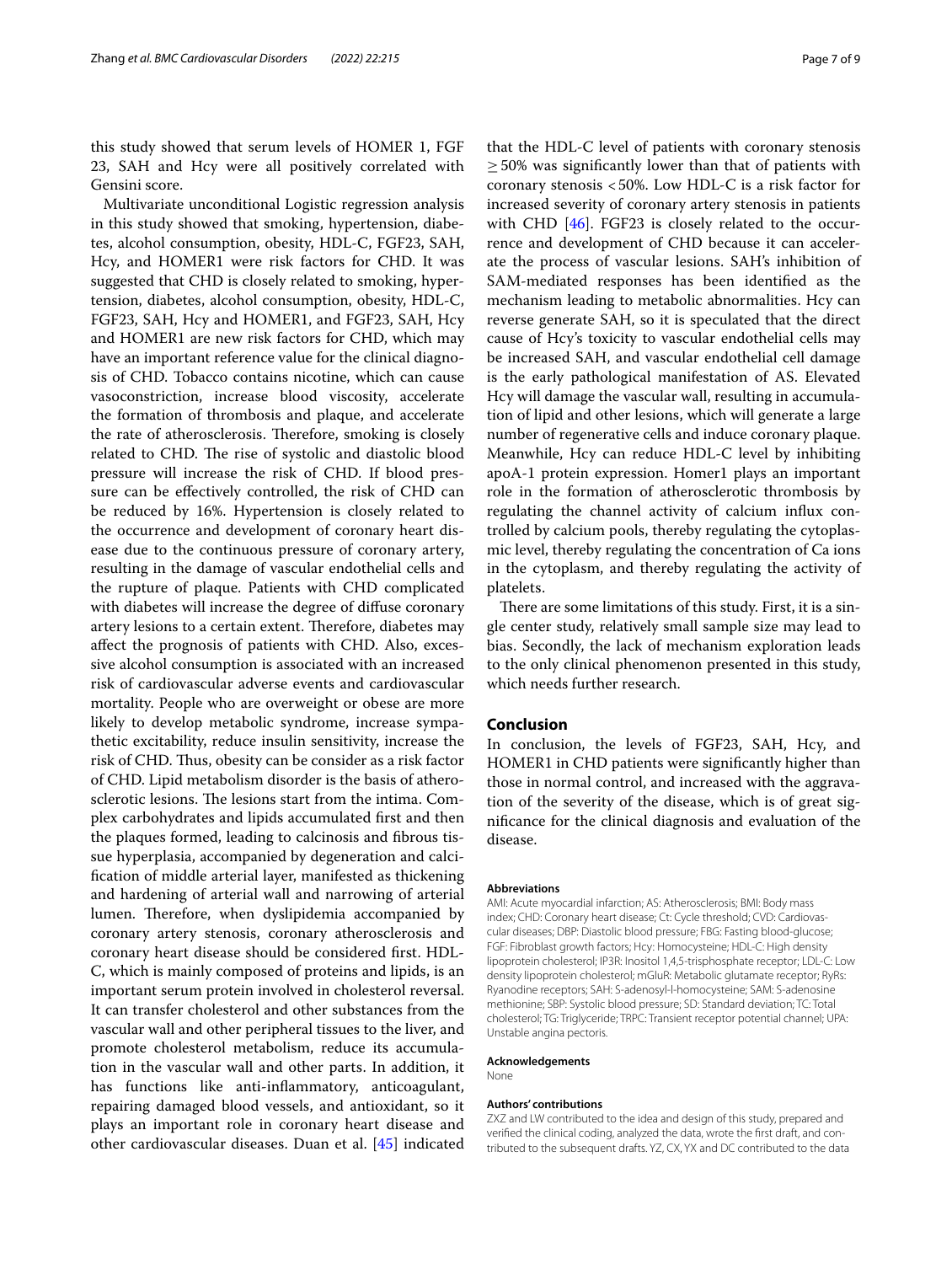collection and revised the manuscript. YW are the principal investigators and contributed to the idea and design of this study, interpreted and analyzed the data, and contributed to the subsequent drafts. All authors read and approved the fnal manuscript.

#### **Funding**

None.

#### **Availability of data and materials**

The datasets used and/or analysed during the current study are available from the corresponding author upon reasonable request.

#### **Declarations**

#### **Ethics approval and consent to participate**

The study protocol was approved by the Ethics Committee of Renmin Hospital, Hubei University of Medicine. The formulation of this study scheme was in accordance with the requirements of the Declaration of Helsinki of the World Medical Association. Written informed consent was obtained from all participants.

#### **Consent for publication**

Not applicable.

#### **Competing interests**

The authors declare that they have no competing interests.

Received: 26 May 2021 Accepted: 7 March 2022 Published online: 12 May 2022

#### **References**

- <span id="page-7-0"></span>Nichols S, McGregor G, Breckon J, et al. Current insights into exercisebased cardiac rehabilitation in patients with coronary heart disease and chronic heart failure. Int J Sports Med. 2021;42(1):19–26.
- <span id="page-7-1"></span>2. Wang J, Xu HB, Zhang HP, et al. Impact of type 2 diabetes mellitus on theprogression and revascularization of coronary non-target lesions in patientswith coronary heart disease. Zhonghua Xin Xue Guan Bing Za Zhi. 2020;48(5):393–400.
- <span id="page-7-2"></span>3. Fernández-Sanlés A, Sayols-Baixeras S, Subirana I, et al. Association between DNA methylation and coronary heart disease or other atherosclerotic events: a systematic review. Atherosclerosis. 2017;263:325–33.
- <span id="page-7-3"></span>4. Wang L, Ai D, Zhang N. Exercise benefts coronary heart disease. Adv Exp Med Biol. 2017;1000:3–7.
- <span id="page-7-4"></span>5. Yang Y, Yang J. Progress in the relationship between homocysteine and cardiovascular disease. J Clin Cardiol (China). 2017;33(2):106–9.
- <span id="page-7-5"></span>6. Han K, Lu Q, Zhu WJ, et al. Correlations of degree of coronary artery stenosis with blood lipid, CRP, Hcy, GGT, SCD36 and fbrinogen levels in elderly patients with coronary heart disease. Eur Rev Med Pharmacol Sci. 2019;23(21):9582–9.
- <span id="page-7-6"></span>7. Li S, Sun L, Qi L, et al. Effect of high homocysteine level on the severity of coronary heart disease and prognosis after stent implantation. J Cardiovasc Pharmacol. 2020;76(1):101–5.
- <span id="page-7-7"></span>8. Yamazaki H, Shirao T. Homer, spikar, and other drebrin-binding proteins in the brain. Adv Exp Med Biol. 2017;1006:249–68.
- <span id="page-7-8"></span>9. Pouliquin P, Dulhunty AF. Homer and the ryanodine receptor. Eur Biophys J. 2009;39(1):91–102.
- <span id="page-7-9"></span>10. Huang X, Lv X, Song H, et al. The relationship between S-adenosylhomocysteine and coronary artery lesions: a case control study. Clin Chim Acta. 2017;471:314–20.
- <span id="page-7-10"></span>11. Panwar B, Judd SE, Wadley VG, et al. Association of fbroblast growth factor 23 with risk of incident coronary heart disease in community-living adults. JAMA Cardiol. 2018;3(4):318–25.
- <span id="page-7-11"></span>12. Fihn SD, Gardin JM, Abrams J, et al. 2012 ACCF/AHA/ACP/AATS/PCNA/ SCAI/STS Guideline for the diagnosis and management of patients with stable ischemic heart disease: a report of the American College of Cardiology Foundation/American Heart Association Task Force on Practice Guidelines, and the American College of Physicians, American Association for Thoracic Surgery, Preventive Cardiovascular Nurses Association,

Society for Cardiovascular Angiography and Interventions, and Society of Thoracic Surgeons. J Am Coll Cardiol. 2012;60(24):e44–164.

- <span id="page-7-12"></span>13. Wang B, Li Y, Han YL, et al. Guidelines for the diagnosis and treatment of stable coronary heart disease. Chin J Cardiol. 2018;46(09):680–94 (**Chinese**).
- <span id="page-7-13"></span>14. Gensini GG. A more meaningful scoring system for determining the severity of coronary heart disease. Am J Cardiol. 1983;51(3):606.
- <span id="page-7-14"></span>15. Rampidis GP, Benetos G, Benz DC, et al. A guide for Gensini Score calculation. Atherosclerosis. 2019;287:181–3.
- <span id="page-7-15"></span>16. Blüher M. Metabolically healthy obesity. Endocr Rev. 2020 May 1;41(3):bnaa004.
- <span id="page-7-16"></span>17. American Diabetes Association. 2. Classifcation and Diagnosis of Diabetes: Standards of Medical Care in Diabetes-2019. Diabetes Care. 2019;42(Suppl 1):S13-S28.
- <span id="page-7-17"></span>18. Global Atlas on Cardiovascular Disease Prevention and Control. Available: [https://www.who.int/en/news-room/fact-sheets/detail/cardiovascular](https://www.who.int/en/news-room/fact-sheets/detail/cardiovascular-diseases-(cvds)[diseases-\(cvds](https://www.who.int/en/news-room/fact-sheets/detail/cardiovascular-diseases-(cvds)). (May 10, 2021)
- <span id="page-7-18"></span>19. Wong ND. Epidemiological studies of CHD and the evolution of preventive cardiology. Nat Rev Cardiol. 2014;11(5):276–89.
- <span id="page-7-19"></span>20. Ma SC, Cao JC, Zhang HP, et al. Aberrant promoter methylation of multiple genes in VSMC proliferation induced by Hcy. Mol Med Rep. 2017;16(5):7775–83.
- <span id="page-7-20"></span>21. Mandaviya PR, Stolk L, Heil SG. Homocysteine and DNA methylation: a review of animal and human literature. Mol Genet Metab. 2014;113(4):243–52.
- <span id="page-7-22"></span>22. Yang AN, Zhang HP, Sun Y, et al. High-methionine diets accelerate atherosclerosis by HHcy-mediated FABP4 gene demethylation pathway via DNMT1 in ApoE(-/-) mice. FEBS Lett. 2015;589(24 Pt B):3998–4009.
- <span id="page-7-21"></span>23. Sainani GS, Sainani R. Homocysteine and its role in the pathogenesis of atherosclerotic vascular disease. J Assoc Physicians India. 2002;50(Suppl):16–23.
- <span id="page-7-23"></span>24. Zhang Y, Ji H, Zhu YL, et al. Predictive value of plasma homocysteine level for coronary heart disease in aged patients with hyperlipidemia. Chinese J Cardiovasc Rehabil Med. 2019;28(05):587–90.
- <span id="page-7-24"></span>25. Jia S, Rodriguez M, Williams AG, et al. Homer binds to Orai1 and TRPC channels in the neointima and regulates vascular smooth muscle cell migration and proliferation. Sci Rep. 2017;7(1):5075.
- 26. Martin SC, Monroe SK, Diering GH. Homer1a and mGluR1/5 signaling in homeostatic sleep drive and output. Yale J Biol Med. 2019;92(1):93–101.
- <span id="page-7-26"></span>27. Wang T, Zhang L, Shi C, et al. Interaction of the Homer1 EVH1 domain and skeletal muscle ryanodine receptor. Biochem Biophys Res Commun. 2019;514(3):720–5.
- <span id="page-7-25"></span>28. Jardin I, Albarrán L, Bermejo N, et al. Homers regulate calcium entry and aggregation in human platelets: a role for Homers in the association between STIM1 and Orai1. Biochem J. 2012;445(1):29–38.
- <span id="page-7-27"></span>29. Jing X. Correlation between Homer1, mGluR5, PKD2L1, and coronary heart disease. Wuhan University. 2015.
- <span id="page-7-28"></span>30. Zhang J, Chen JL, Wang SW. Study on mRNA expression levels of Homer1 and infammatory cytokines in peripheral blood leukocytes of patients with coronary heart disease. Mod Med J. 2017;45(10):1475–8.
- <span id="page-7-29"></span>31. Liu SL, Huang WJ, Yan BY. Expression and signifcance of Homer 1, IL-1β, RBP4, TNF-α and LKB1 in coronary heart disease. Guangdong Med J. 2019;40(03):399–402.
- <span id="page-7-30"></span>32. Xiao Y, Su X, Huang W, et al. Role of S-adenosylhomocysteine in cardiovascular disease and its potential epigenetic mechanism. Int J Biochem Cell Biol. 2015;67:158–66.
- <span id="page-7-31"></span>33. Xiao Y, Zhang Y, Wang M, et al. Plasma S-adenosylhomocysteine is associated with the risk of cardiovascular events in patients undergoing coronary angiography: a cohort study. Am J Clin Nutr. 2013;98(5):1162–9.
- <span id="page-7-32"></span>34. Li YL, Zhu ZY, Fu X, et al. Study on the relationship between plasma S-adenosine homocysteine levels and coronary artery stenosis. J Mod Lab Med. 2021;36(03):92–6.
- <span id="page-7-33"></span>35. Jiang AL, Su HH, Wei F, et al. Role of fbroblast growth factor-23 in phosphorus and vitamin D metabolism of maintenance hemodialysis patients. Chin J Nephrol. 2007;23(8):515–8.
- <span id="page-7-34"></span>36. Zeng PT. The role of FGF23 and klotho in cardiovascular disease in patients with chronic kidney disease. Chongqing Med. 2017;46(5):697–700.
- <span id="page-7-35"></span>37. Dai XC, Zeng YL, Zhang XY. The relationship between cardiac function related indicators and levels of CA125, BNP, Hcy, and FGF23 in patients with CHF. Labeled Immunoassays Clin Med. 2019;26(4):600–3.